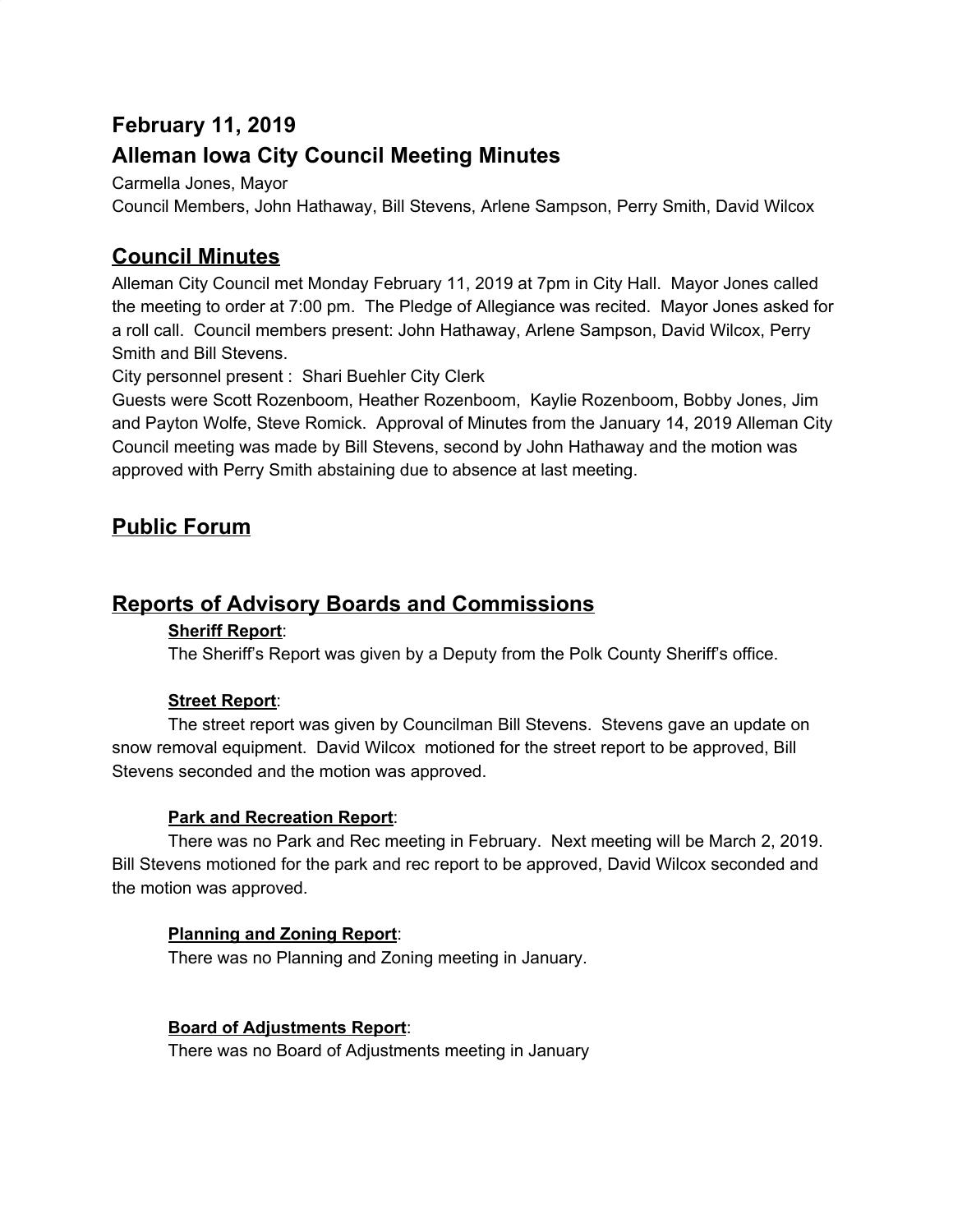#### **Approval of Financials and Invoices**:

Financials were presented for the months of February. David Wilcox made a motion for the finances and invoices to be approved, Bill Stevens seconded and the motion was approved.

#### **ADMINISTRATIVE BUSINESS**

Approval of City Staff Wages for the FY 2019-2020 City Clerk increase from \$12.00 to \$12.75 per hour Roll Call Vote: Hathaway **Y**, Smith **Y,** Stevens **Y**, Wilcox **Y**, Sampson **Y** Public Works Director salary from \$64,783 stays the same with fully funded \$7,750 Benefit Package Roll Call Vote: Hathaway **Y,** Smith **N**, Stevens **Y**, Wilcox **Y**, Sampson **N**

#### **Old Business**:

City Lawyer James Thornton Still working on the City Hall property land title

Local Option Sales Tax Vote on March 5, 1019

McClure Engineering Proposal

#### **New Business**:

#### **Adjourned**:

At 7:10 pm John Hathaway asked it there was any further city business. All Ayes and Mayor Carmella Jones closed the February Council Meeting. Next Council Meeting will be February 18, 2019 7pm a work session final of the City Budget.

Respectfully Submitted By Shari Buehler City Clerk